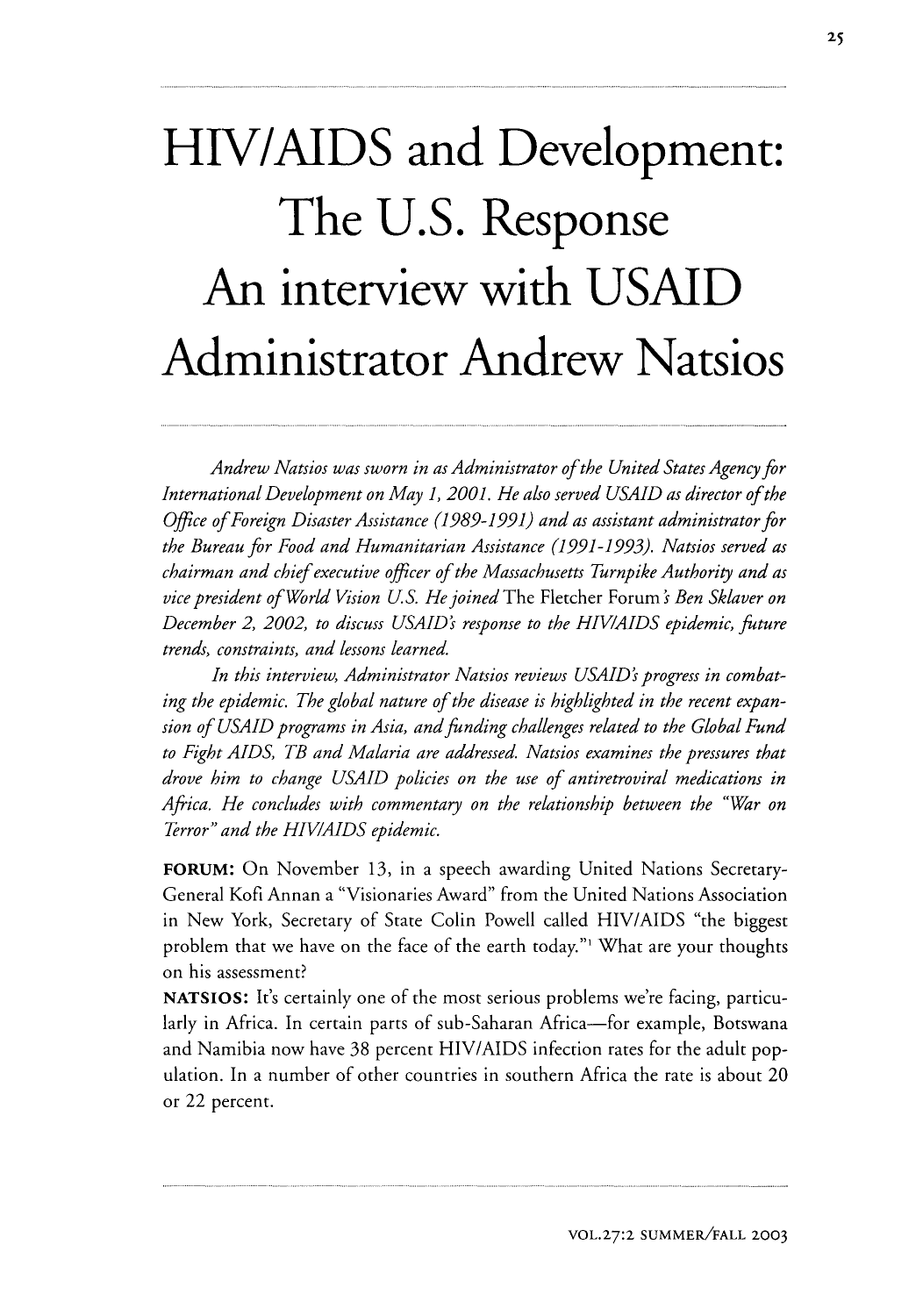In southern Africa, many people spend their weekends simply going to back-to-back funerals. People are being buried on top of each other in the graveyards because there is no space left. It is a very serious problem.

But the root of all this is weak healthcare infrastructure and poverty. If countries were not as poor as they are, and they had much stronger public health care systems, we would not be facing the crisis that we're facing now. And now, of course, it's spreading beyond sub-Saharan Africa. The highest growth ratesnot infection rates, but growth rates-are in India and Russia.

**FORUM:** To talk then about Asia, the UNAIDS estimate for China is that currently there may be as many as one and a half million people infected with HIV. Infections could rise to 10 million by 2010. What programs is USAID sponsoring in China and South Asia to assist these countries?

NATSIOS: Well, our programs worldwide I can go to in a minute, but we were just given approval to do one of our first health programs in China. As you know, China does not normally get foreign assistance from the United States government. This is an exception to that rule. Congress has said that it is okay in this particular case because of the severity of the crisis that the world is facing. We are beginning a program, but that is only recent in China.

We've had extensive HIV/AIDS programs in Thailand. We are just starting one up in Burma now through nongovernmental organizations, and we have a

*The root of all this is weak* sive, and in India.

large program in Cambodia. And we have a program in Bangladesh that is quite exten-

*healthcare infrastructure* In terms of what the program consists *and poverty.* **of, about 70 percent is prevention**, 20 percent is care and treatment, and 10 percent is what we would call maintenance. Many of

our programs are integrated with other sectors. For example, in Rwanda and Uganda now, the HIV/AIDS program works in addition to, or with, the "Food for Peace" program. In many villages where the HIV/AIDS rate is so high, no one is planting crops and there are higher rates of acute malnutrition, almost famine levels in some areas, because there are no adults to plant the crops. So we are combining a food program with an HIV/AIDS program.

We are also beginning a treatment program in Ghana with antiretrovirals [ARVs]<sup>2</sup> as a beginning program to see how it works and what problems we encounter with it, and then will see if it's feasible to extend it.

But what we have had success at is a number of interventions. For example, we know that we can cut the teenage girl infection rate by about 50 percent with one-to-one counseling. If you do it as a large group, it doesn't work, but oneto-one counseling will reduce the date on which girls start becoming sexually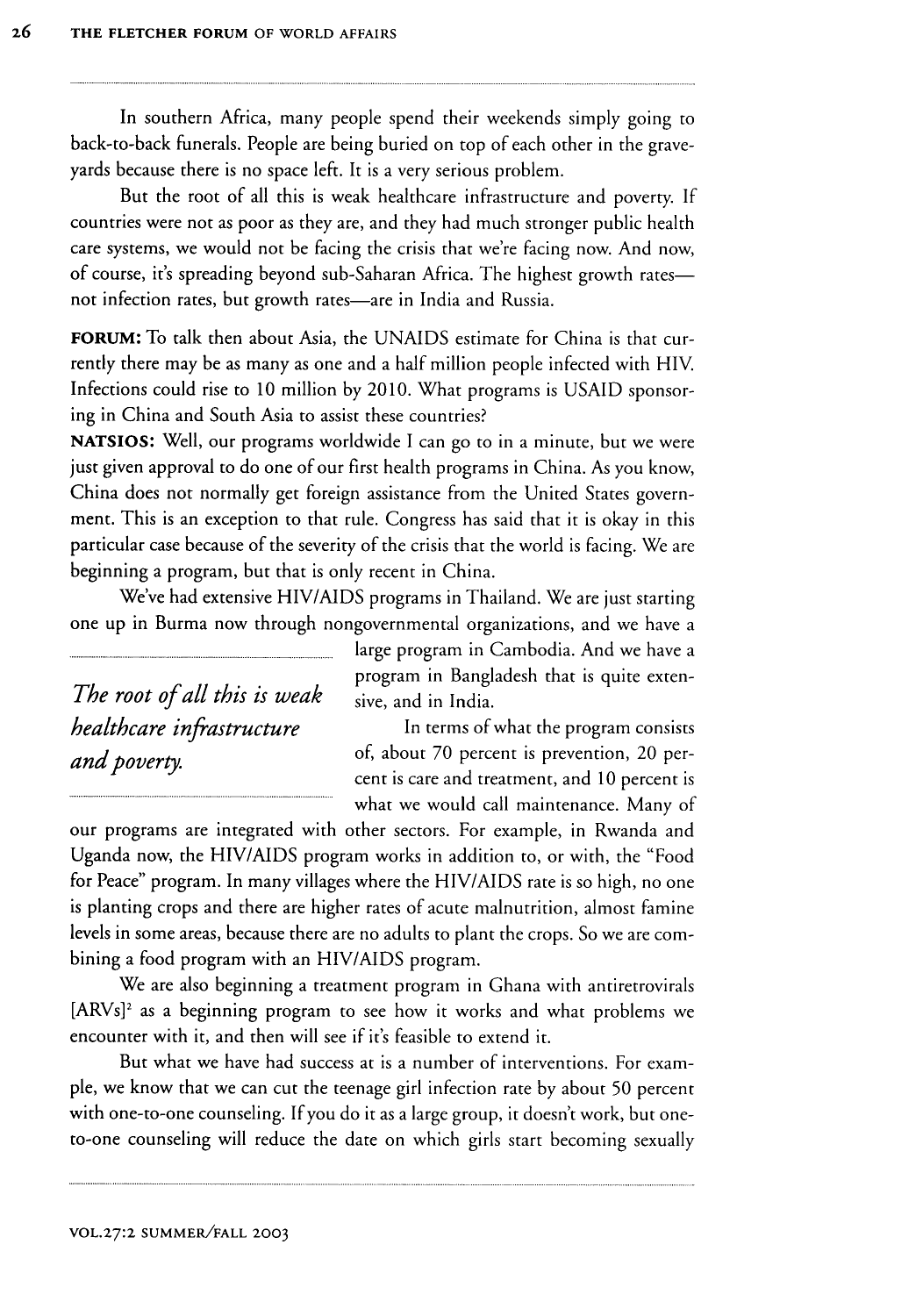active. And they are much more vulnerable to infection when they are younger than when they are older, due to the nature of the disease.

Secondly, we know that treating a pregnant mother with nevirapine—it's a free drug that has been developed in the United States; the drug company is giving it free-will reduce by 60 percent the infection of newborns.

A third thing we've discovered is doing testing, giving immediate results from tests for HIV/AIDS, which affects people's behavior. Once people know they are HIV/AIDS positive, then it's easier to get them to treatment programs in some countries.

And we know we can increase the number of people willing to be tested-

because many people refuse to be testedby about 50 percent if we use a new kind of test that provides immediate results rather *It's been a lot ofpublic* than having to wait. *pressure, and it's been*

Anyway, there are about a dozen of *very effective. We have* these programs that we have field tested that actually work in reducing the spread of the infection, increase the use of condoms *is moving now to test* among teenagers, increase the level of absti- *these antiretrovirals'* nence. And these programs are effective. Our big challenge now is extending these

bowed to it, and our staff

out from pilot programs to a national scale in some of the countries affected.

We know they work because one of our earliest programs was in Uganda. Uganda has reduced the infection rate from 21 percent to seven percent. And Uganda is one of our most extensive programs.

**FORUM:** Could you tell me more about the antiretroviral program in Ghana? Early in your career as administrator, you were somewhat opposed to these ARV programs in Africa. What changed your mind?

**NATSIOS:** It's been a lot of public pressure, and it's been very effective. We have bowed to it, and our staff is moving now to test these antiretrovirals.

There are new drugs coming on the market, which will be simpler to administer, but there are still going to be challenges. The condition of the healthcare system in these countries is a critical factor in whether or not antiretrovirals will work.

Botswana is now moving into trials where they have a small number-I think a couple hundred people-working through the Centers for Disease Control and the Gates Foundation. We don't have a USAID mission working in health in Botswana. So they are doing the program there.

But we are trying it, and if it works, we are going to extend it. Anything we can do to reduce the spread of the disease, and keep people alive, we are going to do.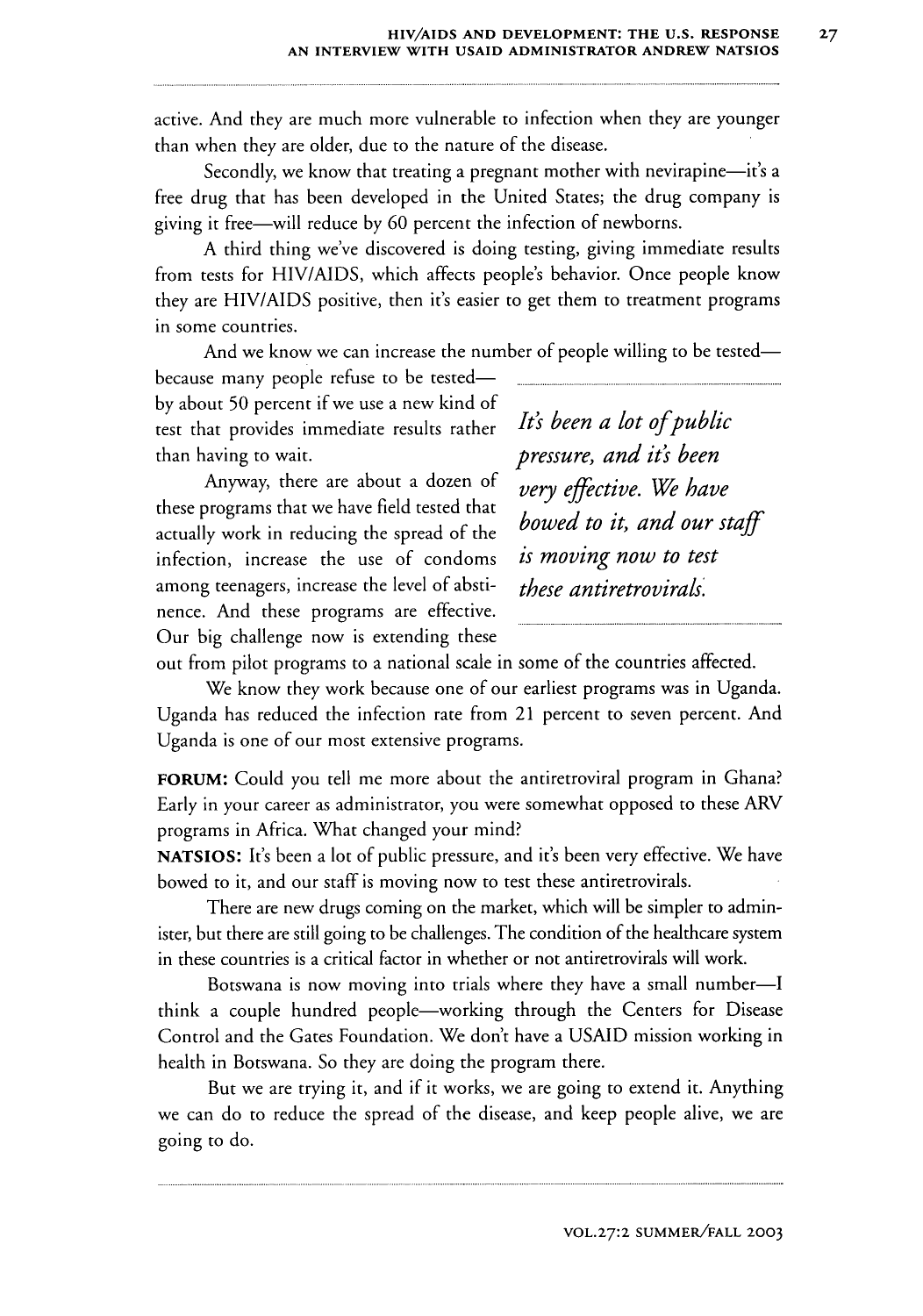**FORUM:** How do you balance the need for appropriate global access to nevirap**ine** and ARVs, while still encouraging private pharmaceutical research? **NATSIOS:** Let me first say that the President has proposed a \$500 million five-year nevirapine program, mother-to-child transmission program. We are gearing up with the Centers for Disease Control for a fairly massive program to immunize mothers for their children. And that is an already existing technology that is on the market.

**I** guess what has happened is there has been a change of national policy on the question of the use of antiretrovirals and their price. The price has dramatically dropped. Even since **I** took this job, there has been a dramatic drop in price. It was, when I started, \$10,000 per person per year. Eight months ago, it was  $$1,000$ -it dropped from  $$10,000$  to  $$1,000$ , and it's dropped even further in some areas to \$200 or **\$300.** So the price is coming down, and there is a whole debate on how to do that, obviously.

**FORUM:** Regarding funding, the Global Fund to Fight **AIDS,** Tuberculosis and Malaria is almost a year-and-a-half old now, and it seeks roughly **\$10** billion a

*In many countries with high HIV infection rates, we will be focusing our efforts in preserving food security because there is a relationship between food insecurity and the pandemic.*

year to fight these diseases. The Fund has thus far received pledges for only about \$2.1 billion over four years. What do you think could be done to close the resource gap?

**NATSIOS:** First, I don't think I've ever read that they are asking for \$10 billion. The argument was that we need \$10 billion total from all sources. Some of that will come from the World Bank directly to countries and ministries of health, some of that comes from this Fund, some of it comes through bilateral aid programs. For example, USAID plus the Centers for Disease Control and

the National Institute of Health will spend in 2003 \$1.3 billion on HIV/AIDS in the third world. That is an increase of 30 percent over 2002 figures.

We are already spending more than any other country in the world by far-\$1.3 billion for this current fiscal year. I think about \$100 million of that is the mother-to-child transmission program. In terms of this international fund, 50 percent of the money that is in the fund now comes from the United States. We have done a great deal to support the fund.

But we're also running direct programs from USAID and the Centers for Disease Control to the clinics, and the NGOs, and the missionary hospitals, and the ministries of health directly, and not through any international fund. The total amount that countries are being asked to spend on this is \$10 billion-not just through the Fund.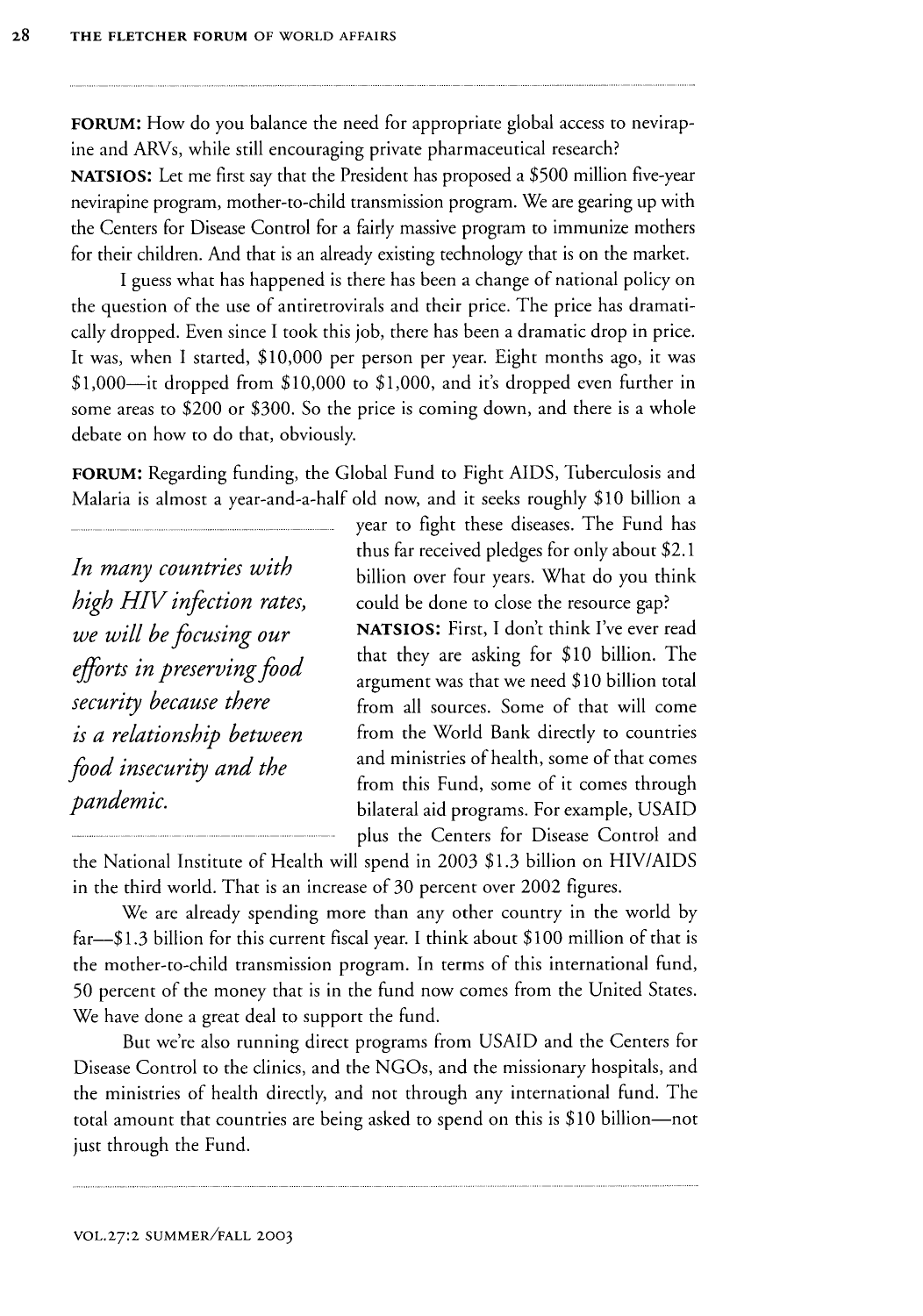FORUM: How do you see USAID adapting over the next decade to address the new developments and concerns arising from HIV/AIDS—namely the explosion in the number of orphans and the effects of the disease on livelihoods and famine?

**NATSIOS:** Let me deal with the second question first, and that is over the question of orphans. They are expecting maybe 20 to 25 million orphans in Africa by 2010, and we already have millions of orphans right now. So the question is how to deal with them.

The most effective way in the context, particularly of sub-Saharan Africa, are community-based care programs. The amount of money that orphanages cost, for example, is so high, and it is not in the African tradition. Typically kids are adopted by other members of the extended family and the tribe when they become orphaned. So what we are doing is putting a lot of money into pilot programs to see how the community-based programs can work most effectively. And we are having good results with it.

What will happen is the kids in many cases, if they are teenagers, will stay in the family house after their parents have died. Their neighbors and aunts and uncles will be given resources to ensure that the kids get fed, they have their school fees paid, and that sort of thing.

The second question you asked was about the question of food security, which is a serious problem, as I mentioned earlier, in many countries in sub-Saharan Africa. A lot of the breadwinners have died who are farmers normally. We have a major effort to increase the amount of money we are spending on agricultural development in Africa. The President has decided, and USAID is implementing, a major administration initiative to increase funding and programs in agriculture in sub-Saharan Africa. But in many countries with high HIV infection rates, we will be focusing our efforts in preserving food security in those areas where there are high rates because there is a relationship between food insecurity and the pandemic.

**FORUM:** You have been to Africa several times in the past few months to observe first hand the effects of famine in the region. What links have you seen between famine and HIV/AIDS in southern Africa?

**NATSIOS:** We know from our own research and from field reports that malnutrition will kill a person with HIV/AIDS much faster than it would a person who started out being healthy. We also know that there are opportunistic diseases like TB, malaria, and pneumonia that, when you have HIV/AIDS and you complicate that with declining nutritional conditions, people die much more quickly.

It's very difficult now to tell whether people are dying from AIDS or TB. A third of all HIV people in Africa who have HIV/AIDS have TB too. And so there is a terrible pathology that develops: a triangular pathology between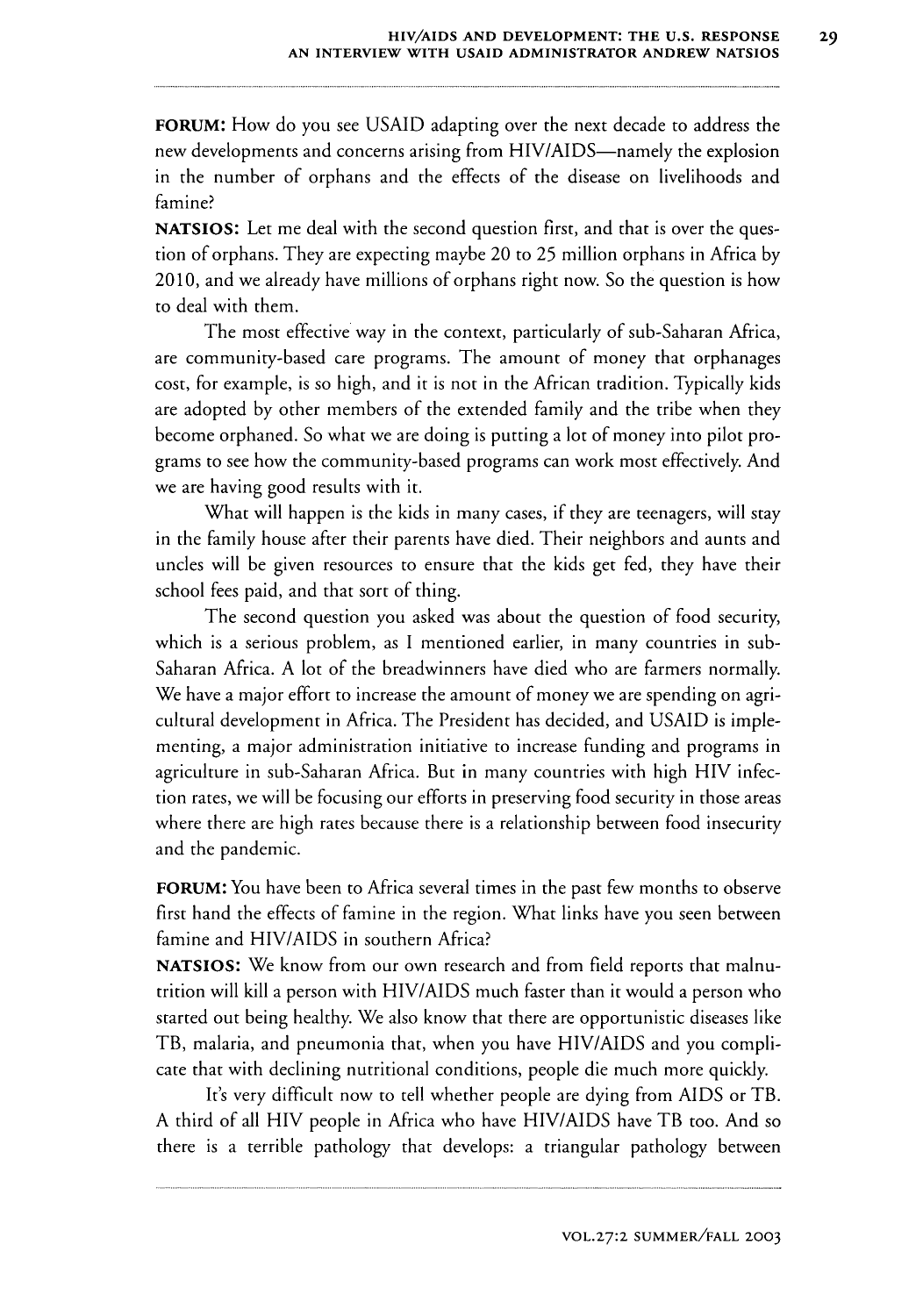HIV/AIDS, these infectious diseases, and the famine that is facing not only southern Africa but also the Horn of Africa.

The severity of the drought in Eritrea and Ethiopia is as bad in terms of the number of people affected, 30 million people, as it is in southern Africa.

**FORUM:** Are there aid programs which are focused on HIV-positive individuals in these areas?

**NATSIOS:** What we're doing is focusing on poor people who are HIV/AIDS positive. Anybody who is food insecure is the focus of our program in the countries that we are allowed to do work in. We have thus far pledged 500,000 tons of food for the southern African drought, which is about 50 percent of what the UN has asked for. And that is being focused in the areas that have the highest food insecurity, which also means the highest AIDS infection rates. That is, if a person is wealthy or upper middle class, we obviously are not going to provide food aid for them, even though they are **HIV/AIDS** positive, because food insecurity is somewhat related to social class.

**FORUM:** You have mentioned several times that there are areas in which you are not able to work. What issues have arisen with USAID's HIV/AIDS strategy in these places?

**NATSIOS:** In some countries in southern Africa, there have been problems with the countries' national leadership really not wanting to put money into nevirapme treatment. If the ministry of health tells us we can't do a certain treatment, then we can't do it. **I** mean we are in their country, it is not our country, even though that is the standard program that we run across Africa and will be ramped

*There is a terrible pathology that developsa triangular pathology between HIVIAIDS, these infectious diseases, and the famine that is facing not only southern Africa but also the horn ofAfrica.*

up to a much higher level in the future.

I think there has been a recent change on that in southern Africa, but there are countries where this is a very sensitive issue politically, socially, and culturally. So the governments put restrictions on what we can do.

The second problem that we are finding with our programs is the whole issue of social stigma. In many areas, if a woman is judged to be HIV positive-of course, they have a much higher infection rate because women are much more vulnerable to the disease than men are—then they are thrown

out of the village they live in. They can even be killed. And so we have a problem with people not wanting to admit they have AIDS, even though they have been tested for it and shown to be positive. And so the whole issue of social stigma makes it very difficult to treat some people in the community setting because of the stigma.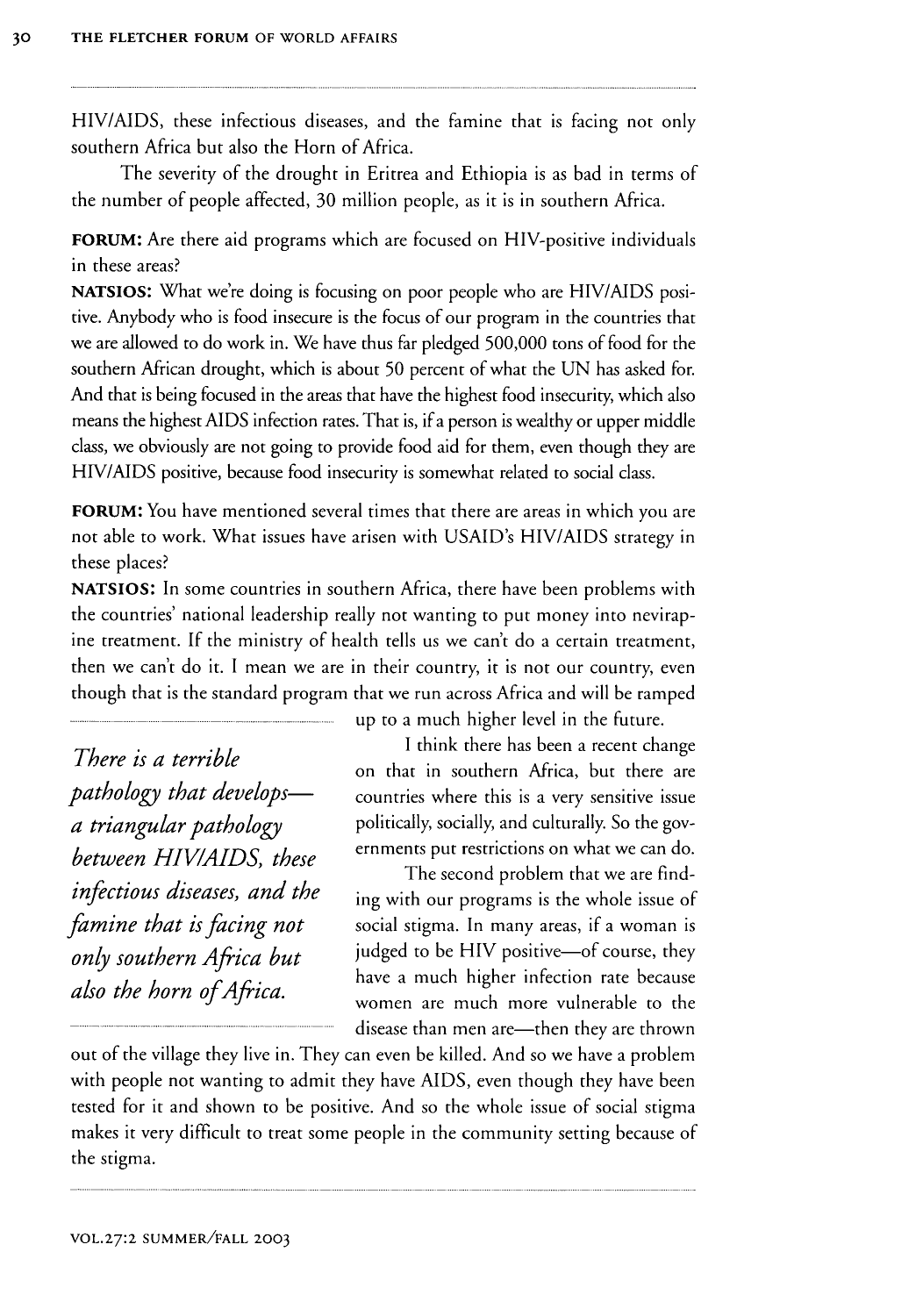**FORUM:** USAID's HIV/AIDS strategy relies foremost on prevention through education, condom distribution, and promotion of abstinence. Has the prevention model been applied to Afghanistan, or are there any HIV/AIDS programs being run in that region?

**NATSIOS:** Well, the public health indicators for Afghanistan are among the worst in the world. We do not have any data at this point on HIV/AIDS there. Because it is such a conservative Muslim society, I suspect the rates will be quite low. The

chaos from the civil war may make the rates slightly higher than other Muslim countries. It is a very conservative society, and Muslim countries tend to have lower rates, particularly in Africa and the Middle East.

FORUM: What challenges has USAID's prevention strategy faced in Muslim societies? **NATSIOS:** It is difficult in some societies to talk about AIDS because, if there is a huge stigma attached to it, then people do not want to deal with it. It depends on the country, but we have programs in a number *In some countries in southern Africa, there have been problems with the countries' national leadership really not wanting to put money into nevirapine treatment.*

of countries that have large Muslim populations. Indonesia is one of them. Bangladesh is one of them. So we do have programs run through clinics and the NGO sector. But social stigma is a major impediment to what we do in many countries.

## **FORUM:** Does USAID have a specific HIV/AIDS office or branch?

**NATSIOS:** Yes. We have a Bureau of Global Health that deals with family planning, child survival, maternal health, nutrition, infectious disease, and AIDS. There is a special office that works just on AIDS.

We have a comprehensive worldwide strategy which is on our website, if you want to look it up. It is somewhat laborious and a little dry, but it is there. We have countries that have been categorized as requiring intensive focus and support right now because of the risk they are at. If you have an infection rate of above six percent, the disease tends to spread much more rapidly. The cutoff point for rapid evolution of the disease is about five or six percent, because below that you can get it under control more easily.

**FORUM:** Roughly how many people work in the Bureau of Global Health at USAID?

**NATSIOS:** I don't know the figures, but our most common sectoral specialty within USAID, if you ask the career officers what degree do you have, the most common degree is in public health, but that is for all aspects of it.

 $3I$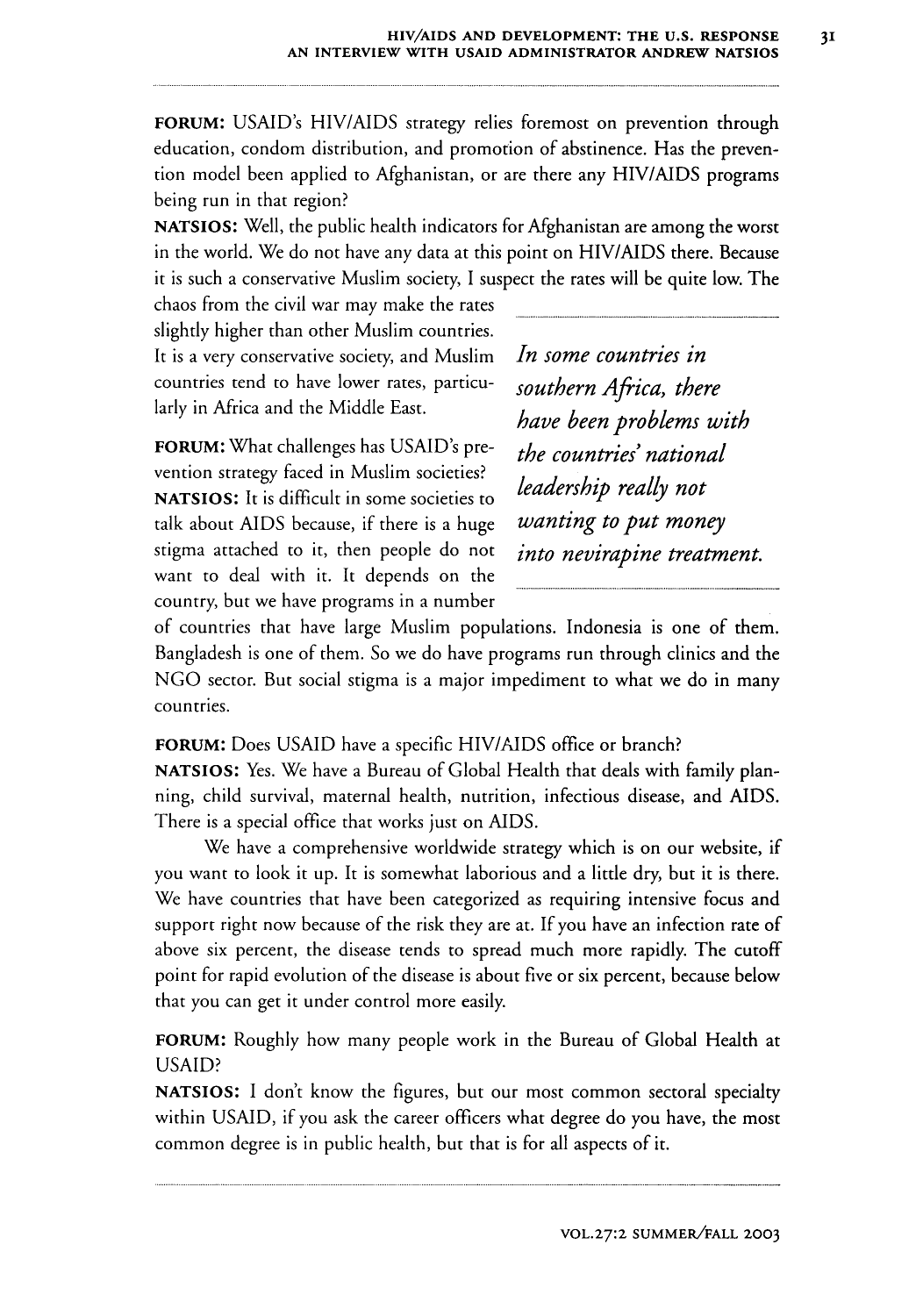You see, our health officers do not just run the HIV/AIDS programs in the field, they run the infectious disease programs, they run the child nutrition programs, they run the population family planning programs, because these programs in the field operations are integrated. If you are doing condom distribution, are you doing it for family planning reasons or are you doing it for HIV/AIDS? And so these problems tend to overlap. When you do a distribution of nevirapine, is that a child survival program—it is a child survival program it's also an HIV/AIDS program.

**FORUM:** Do you see HIV/AIDS as a destabilizing global threat, and, if so, is there, or should there be, a link between the "War on Terrorism" and the war on HIV/AIDS?

**NATSIOS:** What do you mean by destabilizing?

**FORUM:** Like you mentioned, 25 million orphans over the next decade, destabilizing governments, promoting refugee flows...

**NATSIOS:** No. We need to be careful about how we characterize HIV/AIDS. HIV/AIDS is a disaster from a health perspective, from an economic development perspective, because its rates tend to be higher among better educated people. And many of these countries do not have that many educated people. So,

*HIV/AIDS is a disaster from a health perspective, from an economic development perspective, because its rates tend to be higher among better educated people. And many of these countries do not have that many educated people.*

it is a disaster from an economic development standpoint. It is a disaster from a food security standpoint, an agriculture standpoint, because adult populations are not there to plant the crop.

But, I think, it's a little bit, probably, at least at this point in the research, I am not sure I would go so far as to say it is politically destabilizing if we don't have evidence of that yet. Is it a controversy? Yes, it is. Does it cause refugee flows? Not that I'm aware of. But there are problems.

**FORUM:** Is there work being done with foreign militaries?

**NATSIOS:** Yes, the Defense Department runs a number of programs in cooperation

with us, because militaries tend to have some of the highest infection rates in society, next to sexual workers.

FORUM: You said that research has not been done on the destabilizing effects, if any, of the disease. Is USAID looking into the issue?

**NATSIOS:** We have a conflict mitigation and management office that we have